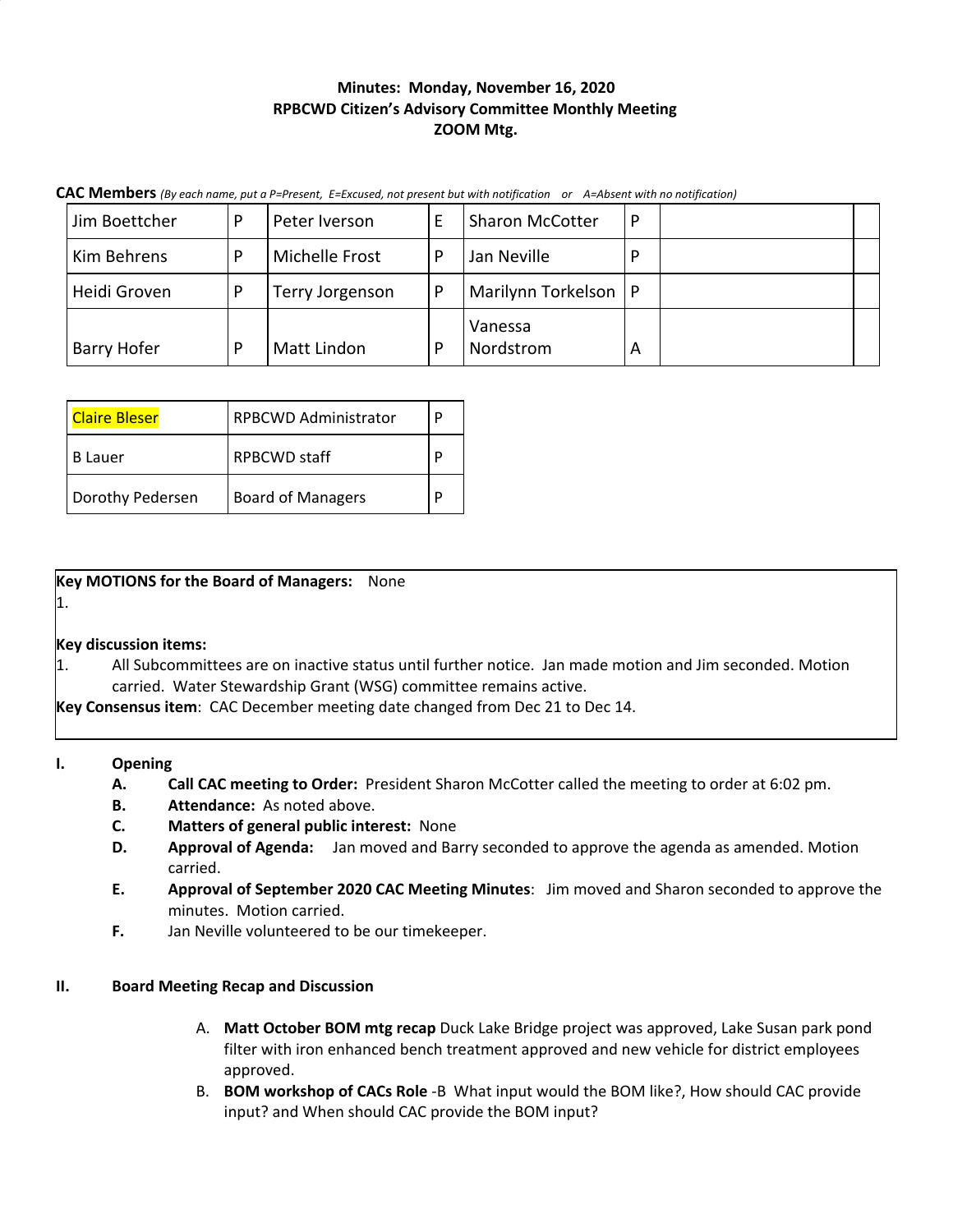Examples of when they've wanted input: 10 year plan, E&O, Budget, Project and Capital Improvement Projects (CIPS). Discussion to be continued next workshop Dec 9th.

- C. **CAC's Subcommittees status**-After minimal discussion CAC agreed that while Sharon's Stormwater Committee is permanently disbanded (she will continue work as a citizen, not a CAC member), the other subcommittees are inactive until/unless needed in the future. Water Stewardship Grant (WSG) committee remains active.
- **D. Sharon November BOM mtg recap**
- Hiring of the Administrative Assistant approved
- Outreach Manager role pending Personnel Committee and Board review; looking at the total organization structure and funding
- Presentation on Rice Marsh Lake by BARR Engineering (Scott S.)
	- Solution addresses external loading and protects previous investments
	- Kraken filter is the current recommendation
	- Public hearing in December 2020 with 2021 implementation

### **RPBCWD Proposed 10 Year Plan Amendments**

- DEI (Diversity, Equity, and Inclusion) B (45 minutes) See report in Sharon's email attachment. B proposes a December DEI presentation for orientation and January further discussion/brainstorming ideas to incorporate DEI
- Rules and Soil amendment discussions laid over until the December 9th BOM meeting due to lateness of the hour

**III. Program and Project Updates; Staff Engagement with CAC; CAC Business; –**

**- FYI - CAC officer election and December meeting date originally scheduled for December 21st has been** changed to the 14th so Sharon can run the meeting as usual. Consensus to change the date to Dec. 14th

**- MAWD conference December 1-4; Virtual -** Claire- pre conference workshops on Drainage Ditches , the other on financing watershed. 3-4 CAC members are usually sent. Marilynn and Heidi are interested in attending.

**- Budget status - Claire** No changes anticipated. Board certified the levy in September. In December BOMs can choose to lower the levy if needed.

**-** While on virtual/Zoom calls, when you are the CAC liaison, attending the managers meeting, and feel you have something crucial to the conversation at hand, utilize the Chat feature to send comments to everyone. Claire and B will likely be monitoring the Chat and have the ability to intercede on our behalf. Comments during the meeting are generally restricted to allow managers to discuss and get through the agenda. Written comments can also be submitted in advance as well.

**- Other items:** Dorothy brought up the district's Kiss the Ground showing December 10th. Barry also recommended Brave Blue World available on Netflix.

### **V. Upcoming Events and meeting close –**

1. Explore Your Waterway with the U.S. EPA! Webinar, Tuesday, Nov. 17 – 12-1:30. [Here](https://www.eventbrite.com/e/explore-your-waterway-with-the-us-epa-tickets-126441529017) is the link to the sign up page for the EPA event.